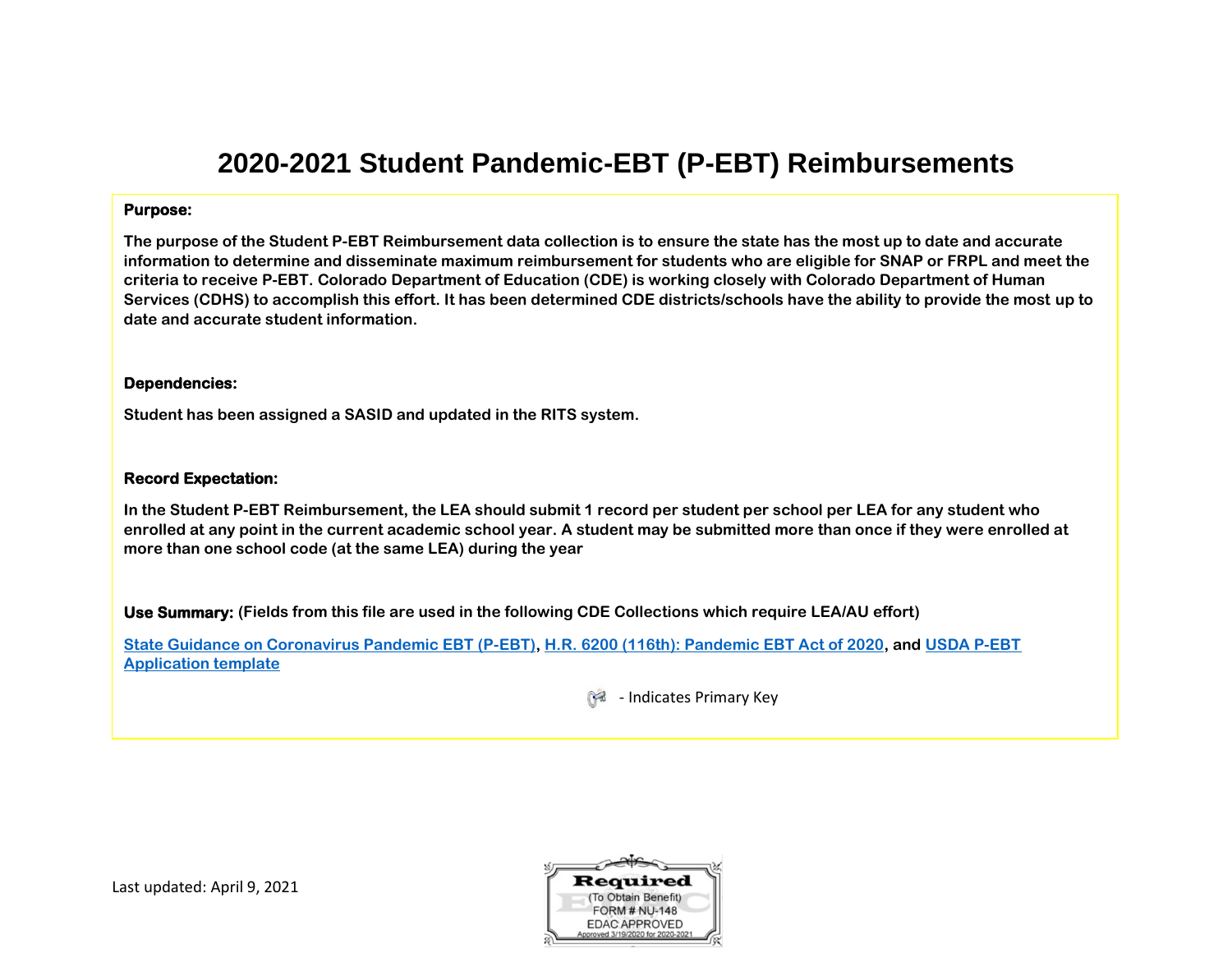# **\*Indicates Required NOTE: ZERO-FILL ALL NON-APPLICABLE FIELDS**

## **You need a header on your file**

| <b>Name of Field</b>                                       | <b>Field</b><br>Length  | <b>Text</b><br><b>Start</b><br><b>Positio</b> | <b>Text End</b><br><b>Position</b> | <b>CSV</b><br>Order | <b>Excel</b><br>Column | <b>Examples</b>      | <b>Remarks</b>            |
|------------------------------------------------------------|-------------------------|-----------------------------------------------|------------------------------------|---------------------|------------------------|----------------------|---------------------------|
| <b>School District Code * 82</b>                           | 4                       |                                               | 4                                  | 1                   | A <sub>2</sub>         | 0000                 |                           |
| School Code * 8                                            | 4                       | 5                                             | 8                                  | $\overline{2}$      | <b>B2</b>              | 0000                 |                           |
| Student's State ID (SASID) * 8                             | 10                      | 9                                             | 18                                 | 3                   | C <sub>2</sub>         | 0000000000           |                           |
| Local ID (LASID) *                                         | 10                      | 19                                            | 28                                 | 4                   | D <sub>2</sub>         | 0000000000           |                           |
| Student's First Name *                                     | 30                      | 29                                            | 58                                 | 5                   | E <sub>2</sub>         | <b>Valid Name</b>    |                           |
| <b>Student's Middle Name</b>                               | 30                      | 59                                            | 88                                 | 6                   | F <sub>2</sub>         | <b>Valid Name</b>    |                           |
| <b>Student's Last Name *</b>                               | 30                      | 89                                            | 118                                | $\overline{7}$      | $\overline{G2}$        | <b>Valid Name</b>    |                           |
| Student's Gender*                                          | $\mathbf{2}$            | 119                                           | 120                                | 8                   | H <sub>2</sub>         | 01,02                |                           |
| Student's Date of Birth *                                  | 8                       | 121                                           | 128                                | 9                   | 12                     | 08152008             | <b>Format is MMDDYYYY</b> |
| Student's Grade Level *                                    | 3                       | 129                                           | 131                                | 10                  | J <sub>2</sub>         | 060                  |                           |
| Student's Language Background*                             | 3                       | 132                                           | 134                                | 11                  | <b>K2</b>              |                      |                           |
| Primary Parent/Guardian First Name*                        | 30                      | 135                                           | 164                                | 12                  | L2                     | <b>Valid Name</b>    |                           |
| Primary Parent/Guardian Last Name *                        | 30                      | 165                                           | 194                                | 13                  | M <sub>2</sub>         | <b>Valid Name</b>    |                           |
| <b>Primary Parent/Guardian Telephone</b><br><b>Number</b>  | 10                      | 195                                           | 206                                | 14                  | N <sub>2</sub>         | 0000000000; None     |                           |
| Student's Primary Mailing Address 1*                       | 44                      | 205                                           | 248                                | 15                  | <b>O2</b>              | 123 Star Quarry Road |                           |
| <b>Student's Primary Mailing Address 2</b>                 | 42                      | 249                                           | 290                                | 16                  | P <sub>2</sub>         | Apt. #2              |                           |
| Student's Primary Mailing City *                           | 50                      | 291                                           | 340                                | 17                  | Q2                     | <b>Nowhere</b>       |                           |
| <b>Student's Primary Mailing State *</b>                   | $\mathbf 2$             | 341                                           | 342                                | 18                  | R <sub>2</sub>         | <b>CO</b>            |                           |
| Student's Primary Mailing Postal Code *                    | 10                      | 343                                           | 352                                | 19                  | S <sub>2</sub>         | 99999-0000, 99999    |                           |
| <b>Student's Primary Mailing County Code</b>               | $\mathbf{2}$            | 353                                           | 354                                | 20                  | $\overline{12}$        | 0 <sub>0</sub>       |                           |
| Free/Reduced-Price Lunch Eligible *                        | $\overline{\mathbf{2}}$ | 355                                           | 356                                | 21                  | U <sub>2</sub>         | 00,01                |                           |
| <b>Learning Modality: Full Time Remote</b><br>Learning $*$ | $\overline{\mathbf{2}}$ | 357                                           | 358                                | 22                  | V <sub>2</sub>         | 00, 01               |                           |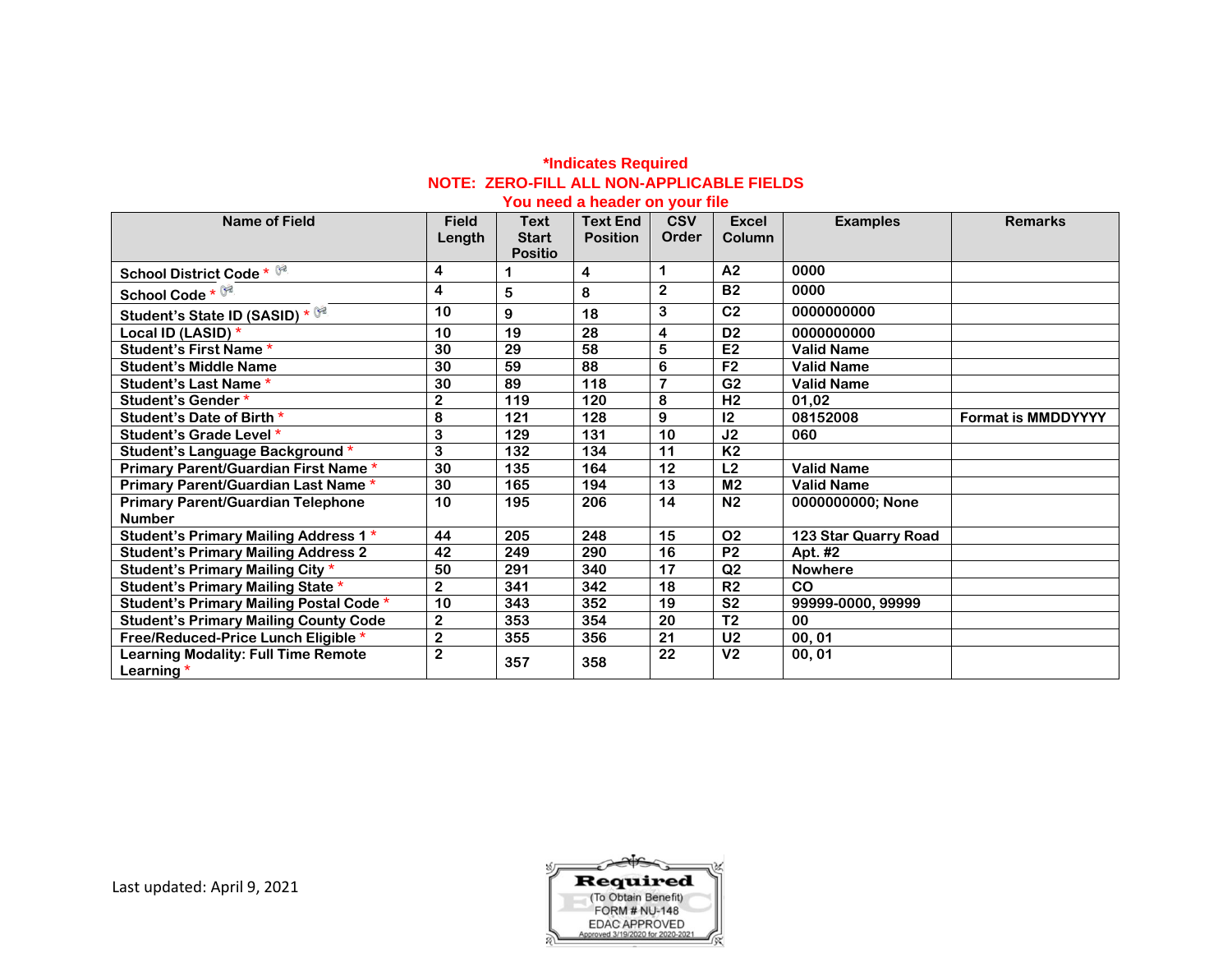## **BACKGROUND INFORMATION NOTE: Zero-fill all non-applicable fields. No blanks are allowed.**

**School District/BOCES Code – A unique code assigned to a district by CDE. Refer to School District/BOCES Code table.** 

**School Code – A unique code assigned by CDE to a school building. Refer to School Building Code Table.**

**Student's State ID (SASID) – A unique ten-digit number must be assigned to each student by CDE.**

**Local ID (LASID) – The student's Locally Assigned Student ID (LASID). Districts/BOCES may zero fill if they choose not to use a LASID.**

**Student's First Name – A name given to an individual at birth, baptism, or during another naming ceremony, or through legal change.**

**Student's Middle Name – A secondary name given to an individual at birth, baptism, or during another naming ceremony, or through legal change. Blanks are NOT allowed. Use NMN (no middle name) where appropriate.**

**Student's Last Name – The name borne in common by members of a family.** 

**Student's Gender – An individual's sex.**

| ⊦emale |
|--------|
| lale   |

**Student's Date of Birth – The month, day, and year (MMDDYYYY) in which an individual was born (i.e. 09151989).**

**Student's Grade Level – The grade level or primary instructional level at which a student enters a school or an educational institution during a given school year.**

| <b>Infant</b>                      | 050 | Grade 5  |
|------------------------------------|-----|----------|
| Pre-Kindergarten (Preschool)       | 060 | Grade 6  |
| Half Day Kindergarten (450+ hours) | 070 | Grade 7  |
| Full Day Kindergarten (900+ hours) | 080 | Grade 8  |
| Grade 1                            | 090 | Grade 9  |
| Grade 2                            | 100 | Grade 10 |
| Grade 3                            | 110 | Grade 11 |
| Grade 4                            | 120 | Grade 12 |
|                                    |     |          |

| 050 | Grade 5  |
|-----|----------|
| 060 | Grade 6  |
| 070 | Grade 7  |
| 080 | Grade 8  |
| 090 | Grade 9  |
| 100 | Grade 10 |
| 110 | Grade 11 |
| 120 | Grade 12 |

**Language Background - Any student, who has a language proficiency code of Non-English Proficient (NEP), Limited English Proficient (LEP), Fluent English Proficient (FEP), Primary or Home Language Other Than English (PHLOTE), or Former EL (FELL), must have a**

Last updated: April 9, 2021